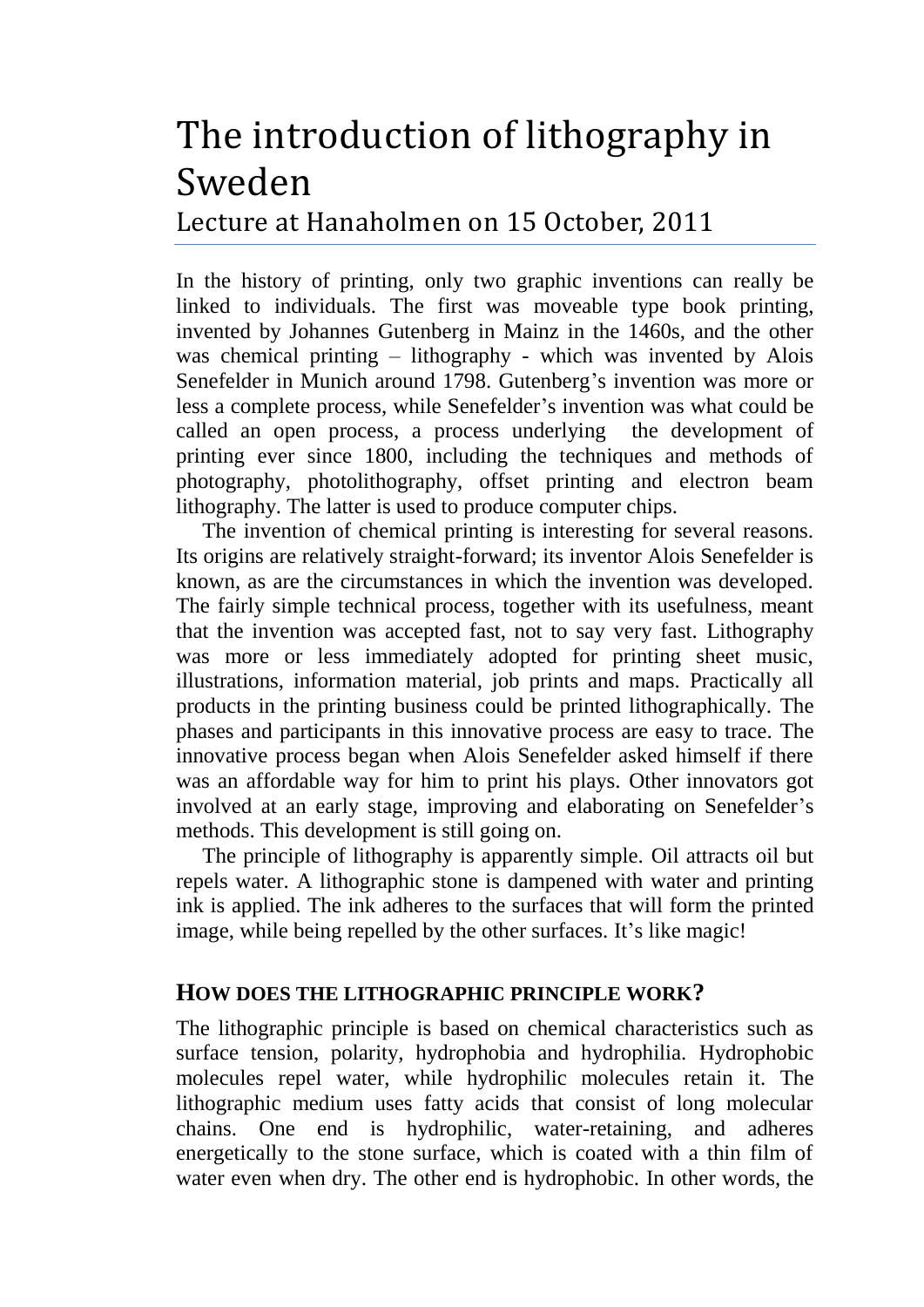fat molecules adhere with one end to the stone, while the other end repels water, or attracts printing ink. This is the heart of the lithographic principle. Senefelder understood the importance of getting the lithographic medium to adhere to the stone so that it was not worn off by repeated printing. The magic substance that made this possible was gum arabic. The effect of gum arabic is divided into hydrophobic and hydrophilic zones. Applied on limestone, gum arabic stabilises the stone particles. The hydrophilic arabic acid attracts the moisture of the water, which is absorbed between the particles. Thanks to its hydrophilic properties the oily lithographic medium is also emulsified and absorbed and thus retained in the stone pores.

### **LIMESTONE FROM SOLNHOFEN**

Due to the growing demand for cost-effective production methods for printed material, many innovative people were engaged in finding various ways of improving the printing process. Four people were engaged independently of one another on limestone from Solnhofen: the pastor Simon Schmid, the author and all-rounder Alois Senefelder, the copper plate printer Michael Mettenleiter, and, lastly, the former theology student Franz Anton Niedermayer in Bavaria. These four also involved many others in their respective processes, people who in turn helped to develop the lithographic technique. Publishers and book and music sellers saw the earning potential that lay in improving the printing of their products.

### **TEN STEPS IN THE INVENTION OF LITHOGRAPHY**

Chemical printing was invented sometime in the autumn/winter of 1797- 1798. 1798 has been established as the official birth year. The inventor Alois Senefelder was born in Prague in 1771. His father was an actor there, and in 1778, he was employed at the Prince-Elector's Court Theatre in Munich. Alois had five brothers and three sisters. His youngest brother died in childhood, while the others, Theobald, Georg, Karl and Clemens were all drawn into Alois' lithographic activities. In the autumn of 1783, Alois Senefelder was enrolled at the Prince-Elector's school in Munich and moved on in 1787 to the lyceum. His preserved graduate diploma shows that he was one of the top students there. In 1789, Alois Senefelder won a scholarship to study law at the University of Ingolstadt. He spent his holidays with the family in Munich and managed to get his own plays, including *Connoisseur of Girls* and *Mathilde von Altenstein* both performed and printed. His father died in 1792, at the mere age of 48, leaving Alois' mother Catharina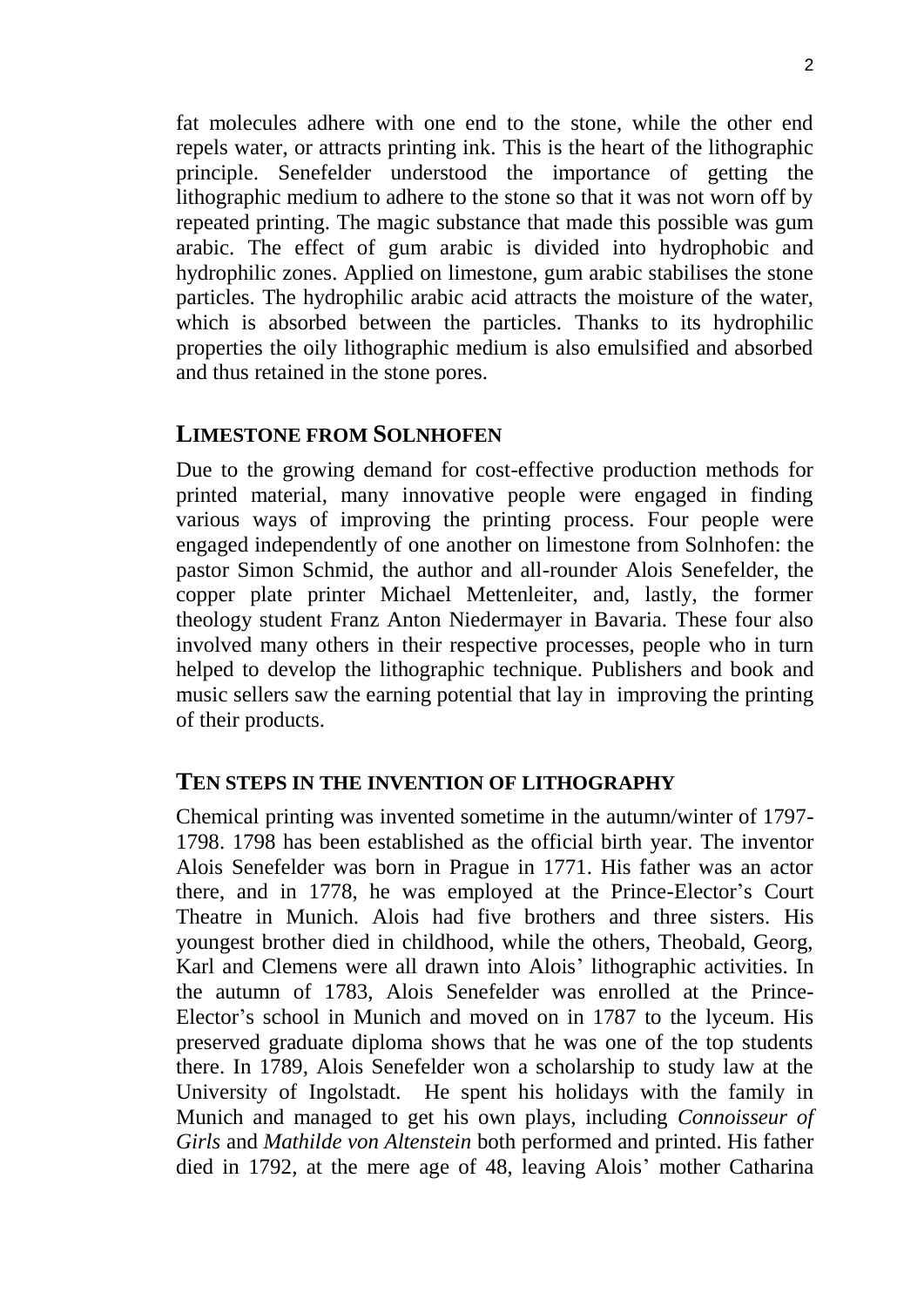Senefelder the sole provider for eight under-aged children. As the oldest son, Alois Senefelder was forced to give up his studies to support his family. This is when the history of lithography began.

The young Senefelder appears to have had a restless spirit. Although his studies would have qualified him for a post as an office clerk or similar profession, he seems to have devoted himself to a great many things alongside his law studies. The primary source of information on the early history of lithography is a book published by Senefelder in 1818, with the German title *Vollständiges Lehrbuch der Steindruckerei*, which suggests that he was interested in both chemistry and mechanics as a student. He had also, as mentioned, written plays. After a failed attempt at acting, he decided to devote himself to writing. It was hard for him, however, to get his plays printed.

It is not entirely easy to reconstruct the development of his innovation based on Senefelder's account in *Lehrbuch*, but on the whole, it proceeded as follows:

His innovation can be divided into ten steps. The first was when Alois Senefelder decided to print his own plays. Step 2 involved engraving types in steel and knocking them into a boxwood block. This would give the letters the appearance of lead types. Step 3 was to produce stereotype plates using these types. Step 4 involved learning to write backwards on copper before etching. During that process, Senefelder succeeded in producing a satisfactory correcting ink made of three parts wax and one part tallow soap, or soft soap, with the addition of carbon black and rainwater. This was when the development of chemical printing began in earnest. Step 5 required him to appropriate all the pewter plates of the household, but the result was unsatisfactory. Instead, he went on to step 6, using a limestone slab from Solnhofen in the Jurassic mountains of Bavaria. An application of sulphuric acid produced a polishable plaster surface. He rolled the surface with a mixture of thin linseed oil varnish with added Frankfurter pigment and tartar that he could write in. Senefelder had thus developed a method for making stone etchings. The seventh step on the way was when he wrote on a stone with his correction ink made of soft soap and wax before etching it with nitric acid. It worked! The acid etched less than a millimetre into the stone surface. In this way, Senefelder had produced a relief-print stone and printed using a modified copperplate press. He began receiving orders and formed a partnership with the musician and composer Franz Gleissner. For the sheet music of a song about the great fire in the village of Neuötting he designed a small vignette. This is considered to be the first printed lithographic illustration.

Writing backwards was difficult. In step 8, Senefelder developed an ink that could be transferred directly from paper to stone without the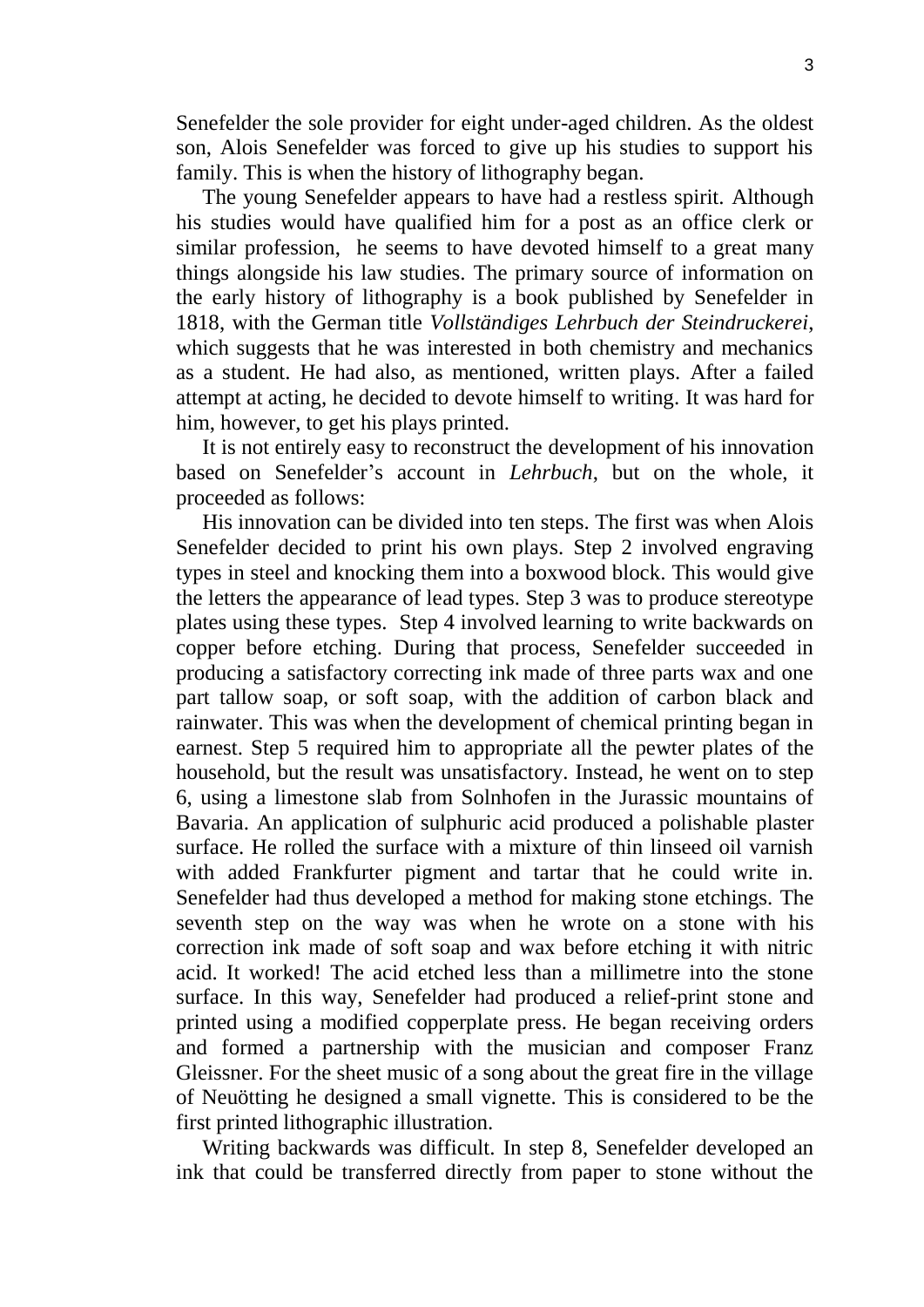need for any subsequent processing. This was the advent of transfer paper. Using this method he transferred an image from an aquatint of the head of Christ. This illustration is considered to be the first lithographic overprint.

Senefelder never specified which was the first image to be printed using the chemical process. It could well have been this one. The small vignette for the fire of Neuötting may also have been a chemical print. But the process was far from finalised. The ninth and crucial step was to prepare a stone with a solution of gum arabic and diluted nitric acid after writing on the stone. The printing ink was repelled by the unwritten surface, while being retained by the ink writing. Thus, chemical printing – lithography – had been invented.

The limestone slabs easily cracked if a regular copperplate press was used for printing. Senefelder, who had taken an interest in solving mechanical problems, simply devised a new form of press for the lithographic process, where the pressure on the printing surface was applied via a long bar attached at the upper end by a hinge and ending in an ink distributor, an obliquely mounted leather-clad hardwood board. The lithographic stone is placed in a wood frame fixed to the underlying bed. The idea was derived from one of his first attempts, where he had made a print using a cloth-covered board that was pulled across the printing sheet.

The entire development of his innovation was based on materials and techniques that were readily available, either in the domestic environment or in the printing houses that Senefelder had grown familiar with when printing his first plays.

#### **THE INVENTION SPREADS**

In 1799, Senefelder and Gleissner were granted privileges for all of Bavaria for 15 years. Initially, the school system and music business were particularly interested in the new printing method. In that first year, the company was visited by music publisher Johan Anton André from Offenbach outside Frankfurt am Main. He was returning from Vienna, where he had bought Mozart's estate from his widow Constanze. He now bought Senefelder's invention for his music printing business in Offenbach. Senefelder and Gleissner came with him and set up a lithographic printing house.

André had great plans and dispatched his brother Philip and Senefelder to London in 1801 to get a British patent. This was approved after seven months. Philip André kept Senefelder more or less under lock and key throughout the waiting time, to prevent him from revealing the secret of lithography to outsiders. Meanwhile, he conducted chemical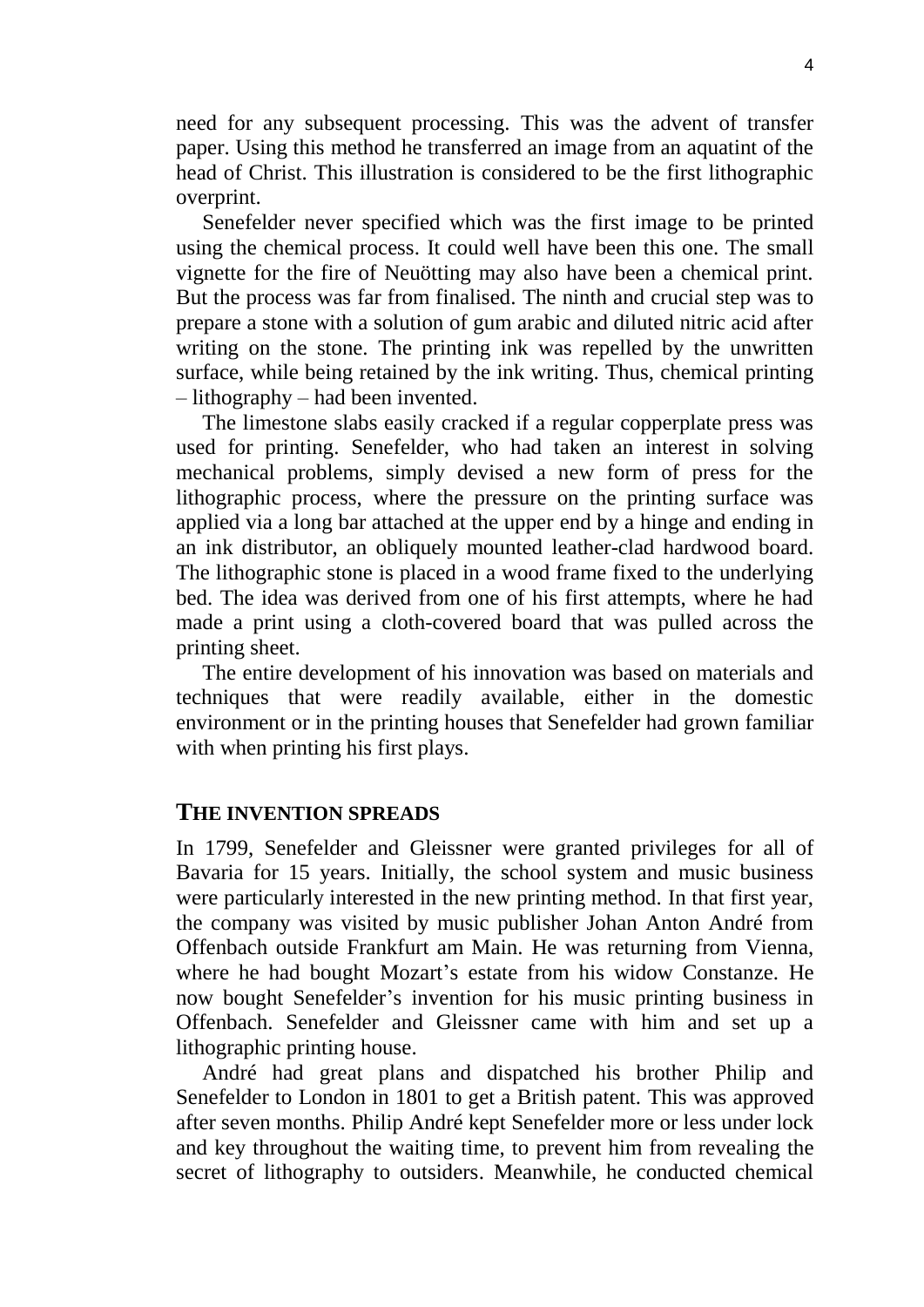experiments. Philip André had also conceived the idea of printing and publishing lithographic illustrations. In 1803, he began publishing the album *Specimens of Polyautography* with contributions from artists working in Britain, including Benjamin West and Sergel's friend Heinrich Füssli.

After the London sojourn, Senefelder went to Vienna to introduce lithography there. He was granted a privilege and named his printing house Kaiserliche und Königliche privilegierte chemische Druckerei. The venture was unsuccessful, however, partly due to the war but also to Senefelder's lack of management skills.

In Munich, Alois Senefelder's brothers continued to run their lithographic business. Despite Senefelder's privilege, they sold the technology to a weekend college for further training of craftsmen and artists. The new printing house was given the grand name of Die Lithographische Kunstanstalt bei der männlichen Feiertagsschule. The artistic director was Hermann Mitterer, the first to develop Senefelder's invention by improving the lithographic printing press. He attached the mobile reamer of Senefelder's litho press in a fixed position. Instead, the print plate could be moved under the reamer with a cross wheel or winch. According to Senefelder, this was the most significant improvement of chemical printing made by anyone else. With the monthly publication of portfolios of six lithographic images, which Mitterer started in 1805, lithography was developed into a mature printing technique by the contributing artists.

Johann Anton André in Offenbach had a cousin named François Johannot, who, inspired by the British art lithographies, began printing illustrations. One of the earliest masterpieces was a *Romantic Landscape* by Matthias Koch from 1802, in lithographic crayon.

Wilhelm Reuter in Berlin was another artist who was attracted by the potential of lithography in the early days. His earliest known lithographies date from 1801. In Paris in 1803, he saw a few examples from *Specimens of Polyautography* and became even more enthusiastic. On his way back to Berlin, he met Johannot and decided to produce art prints. Johannot sent two lithographic stones to Reuter in Berlin, one polished and the other grainy. In a letter dated July 1803, he gave Reuter instructions on how to proceed. In 1804, Reuter invited a few leading artists in Berlin to contribute work to *Polyautographische Zeichnungen vorzüglicher Berliner Künstler*. This publication continued until 1808.

Probably the first article in German about the newly-invented lithographic method was about the lithographer Franz Anton Niedermayr in Regensburg. The headline was "Neuer Notendruck und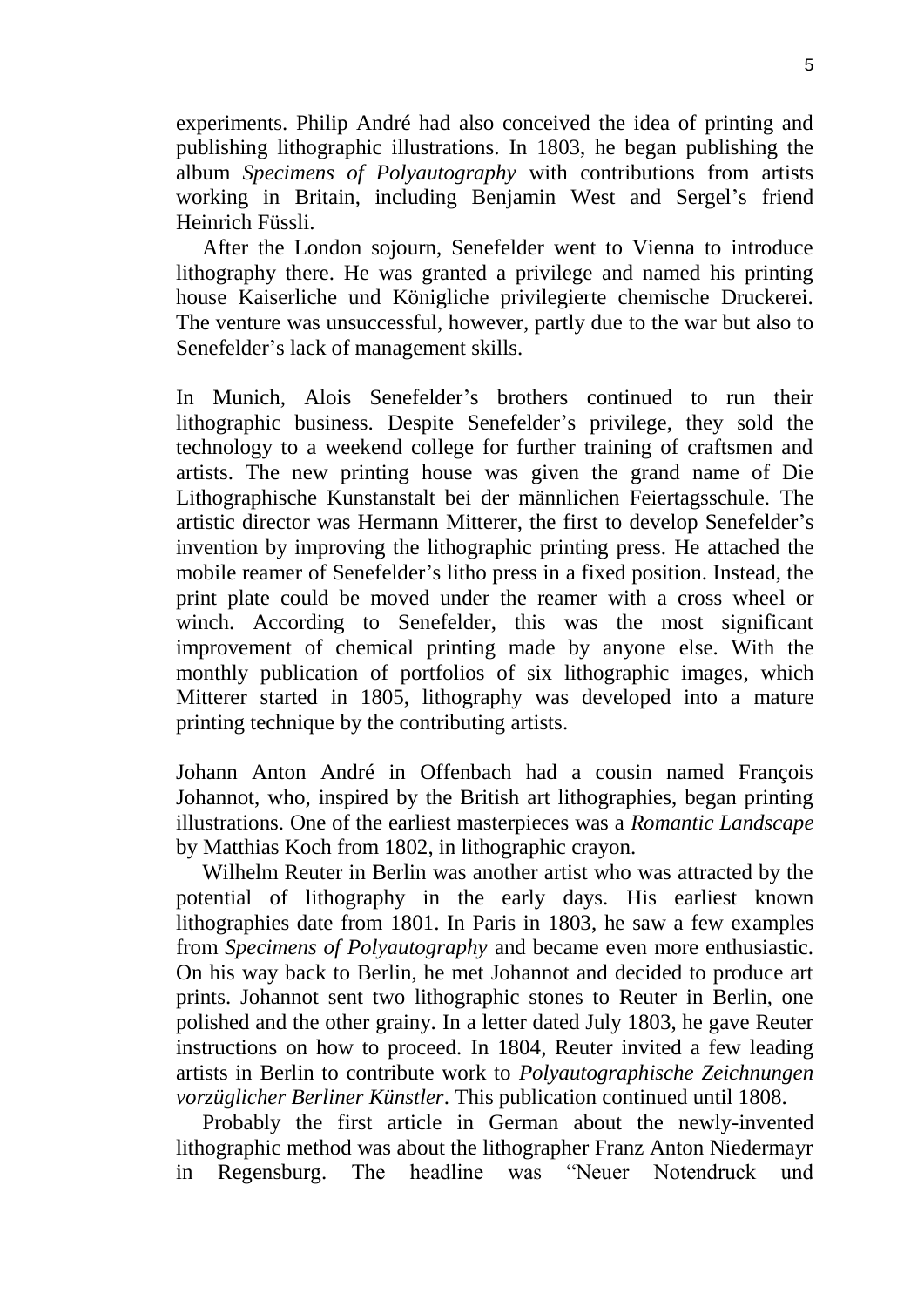Vervielfältigung von Handzeichnungen" and it was published in 1803 in Gotha. On 9 July that year, a Swedish translation was published in Stockholms Posten, under the heading "Ny uppfinning" (New invention).

Johannot's printing house in Offenbach was described by the German museum director Gotthelf Fischer. His observations were published in an article with the heading "Ein Wort über Polyautographie", published in Leipzig in 1804. The same year, Stockholms Posten published a few summaries of Fischer's articles.

The summaries in Stockholms Posten were printed anonymously according to common practice at the time, but it is likely that they were written by a person in Stockholm, Ulric Emmanuel Mannerhjerta. After a short military career, he had moved to Stockholm, where he ran a music shop from 1803, Musikaliska Magazinet, an agent for Musikverlag Johann André in Offenbach. In 1804, Mannerhjerta went on a long journey in Europe to buy sheet music for Musikaliska Magazinet. It was on this journey that Mannerhjerta became acquainted with lithography as a printing method for music. In 1809, Mannerhjerta applied for permission to print sheet music.

However, the war councillor Olof Åhlström held an exclusive privilege for printing music since 1788. Åhlström had probably got wind of the progress of lithography from the same source as Stockholms Posten in 1803 and wasted no time in applying secretly for a renewal of his privilege. He succeeded in getting this before Stockholms Posten had published its article. His privilege was extended to 1823.

Olof Åhlström was originally an organist and composer and had been Crown Prince Gustav (IV) Adolf's music instructor. He was elected into the royal Academy of Music in 1785. In 1779, he had secured a post in Krigskollegium (the War Office) and eventually became a war councillor. To protect his business, Åhlström protested against Mannerhjerta's application, and succeeded in preventing the introduction of lithographic printing in Sweden until 1818. Mannerhjerta's application was not rejected but simply disappeared, despite some positive reactions within the bureaucracy. Finally, in 1818, it was approved, mainly thanks to the intervention of Crown Prince Charles John.

Handelstidningen published three articles on lithography in 1818, summarising a book on lithography that had been published earlier that year by Gottlob Heinrich Rapp, a merchant in Stuttgart. Concerned that there were no reliable descriptions of the new lithographic printing process, he wrote one himself – Das Geheimnis der Steindruck.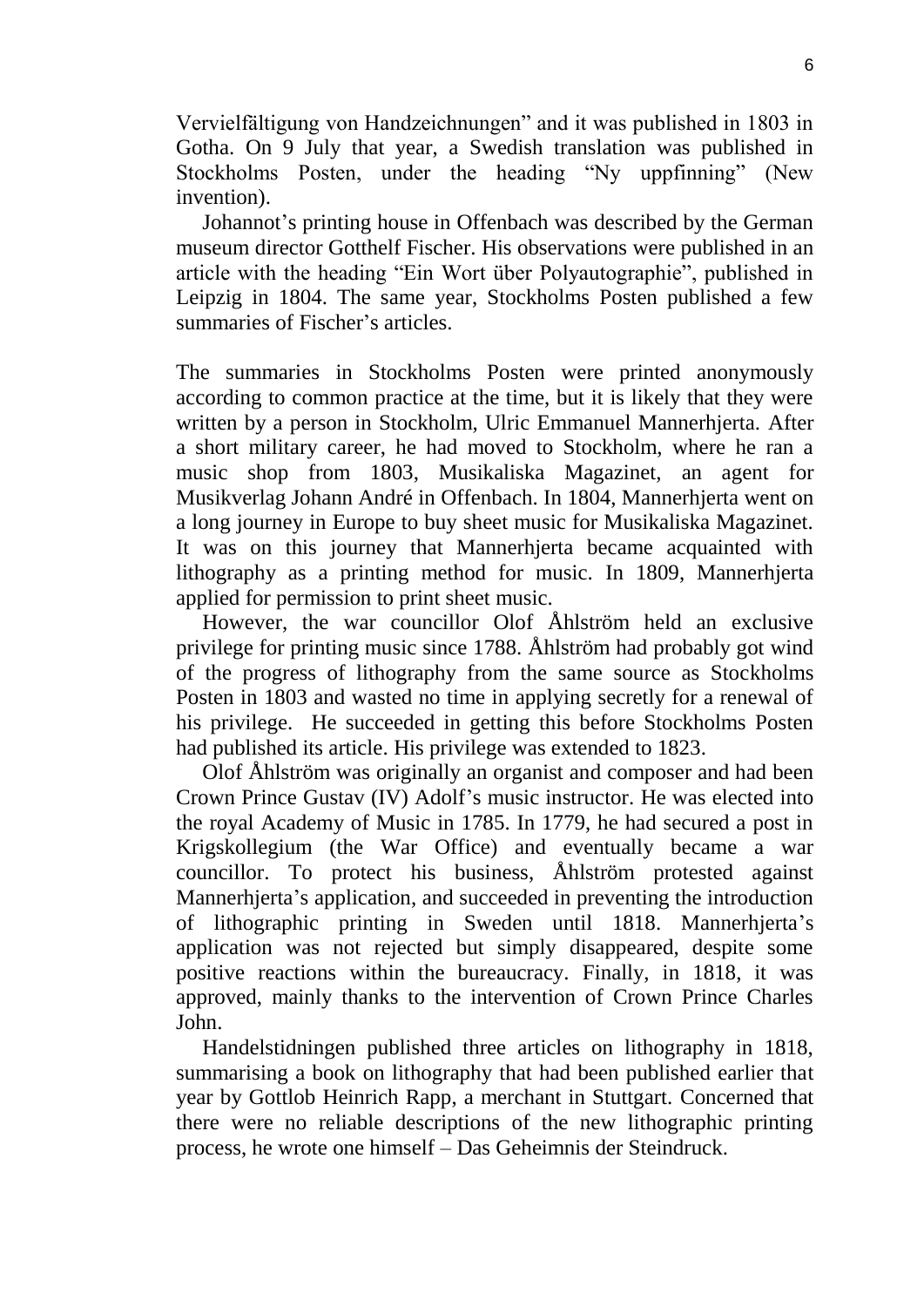In Stockholm there was a group who were interested in lithography, who met in the home of the mining counsellor Gustaf Broling, where they conducted experiments with what was generally called stone printing. The Nationalmuseum in Stockholm has a caricature of Crown Prince Charles John with a note in brown ink: "One of the first Stone Prints in Sweden, drawn ex tempore by former Lieut. Söderberg on Marble at G.B." G.B stands for Gustaf Broling. He was a trained engraver. It is fairly understandable that a mining counsellor should take an interest in lithography. The other members of the lithography circle were Ulric Emmanuel Mannerhjerta, Lieutenant Söderberg, Count Carl Edvard Gyldenstolpe and the publisher and printer Per Adolf Granberg.

The newspaper Inrikes Tidningar wrote about their experiments in an article on "Lithographi" on 18 June, 1813, alongside the announcement of a six-week armistice from the military headquarters in Stralsund. In addition to an outline of the lithographic process, the article contained a bibliography. It also called for suggestions of Swedish stone that would be suitable for lithographic printing.

However, the lithography group was not sufficiently established on the art scene in order to promote its cause, and Åhström still had his privilege to print music using obsolete methods.

Instead, lithographic printing was introduced in Sweden thanks to a royal initiative. The road from Munich went via Berlin and Copenhagen. In Berlin, a resourceful officer, Major von Reiche, had founded a lithographic institute with the royal departments as its customers. By 1818, it had already been incorporated with the German general staff, and in 1820 it was renamed "Königlich Lithographisches Institut am Kriegsministerio". Von Reiche also ran a lithographic training institute.

During the Prussian war against Napoleon, Major von Reiche had led a volunteer rifle battalion. The Swedish army under Crown Prince Charles John had also taken part in the battle.. This must have somehow prompted Charles John's right hand man Louis De Camps to summon the lithographers Ludwig Fehr and Carl Müller from Berlin. They arrived in Stockholm from Copenhagen in late December 1817. Fehr and Müller officially started their printing house in April 1818. Fehr left after only a year, and later opened a lithographic printing house in Christiania, as Oslo was called in those days.

One person who was prepared for the arrival of the new lithographers was Fredrik Boije af Gennäs, who had started a publication, *Konst- och nyhetsmagasin för medborgare av alla klasser*, in 1818, also called Boijes Magasin. This periodical was published in Stockholm in 1818- 1844 and featured regular fashion reports from the major European cities. The illustrations in the first three years were lithographic prints,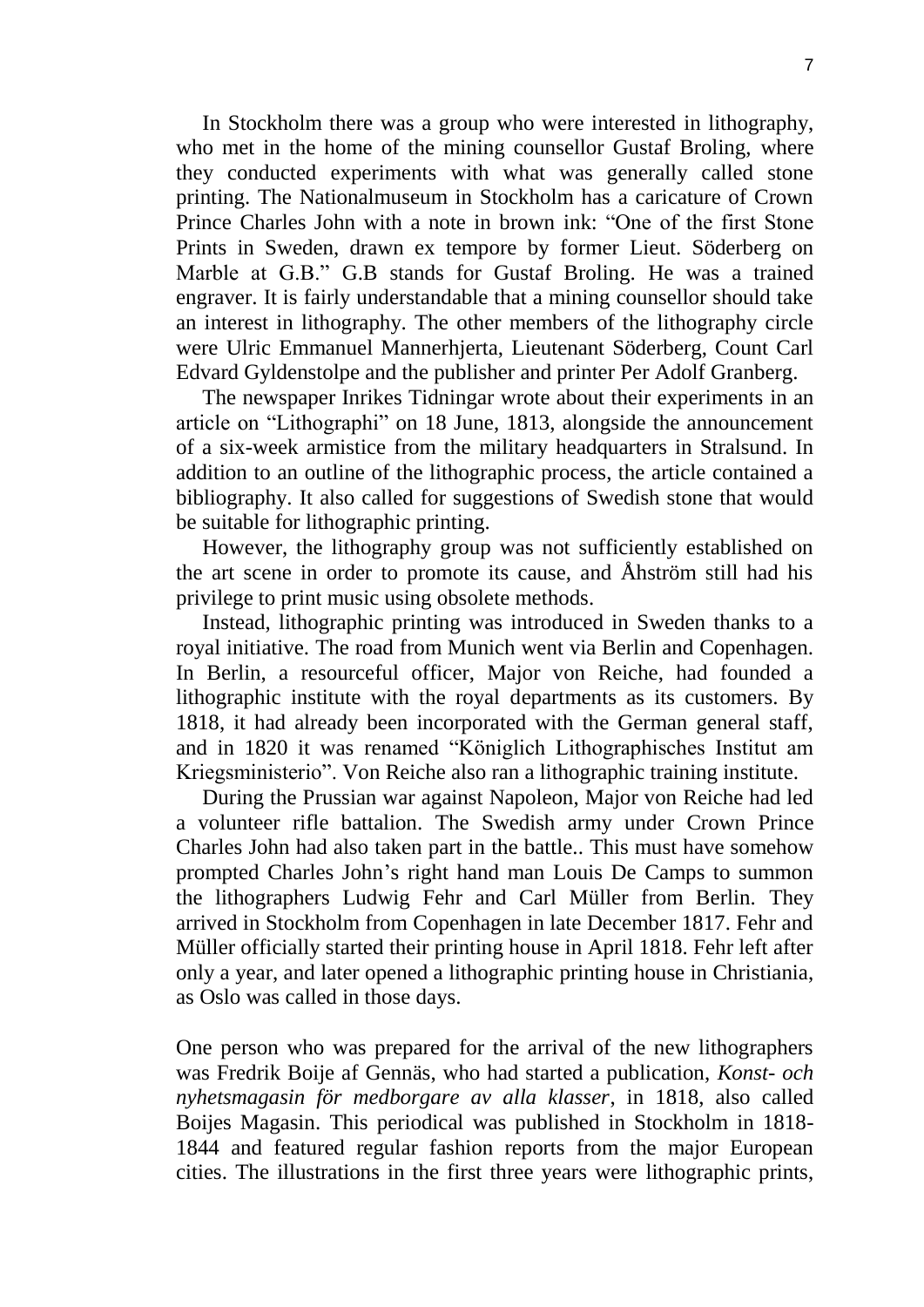by Fehr & Müller the first year and by Carl Müller from 1819. After 1823, when the publication was renamed *Magasin för Konst och Mode*, it again included lithographic prints.

But Boije and his readers did not consider the quality of the lithographic prints to be satisfactory. It was more expensive for Boije to use lithography than to etch the illustrations himself. Most fashion illustrations were made by Fredrik Boije, initially using lithographic ink, and later as watercoloured line etchings. If we study the lithographies carefully in side lighting, we can see marks after the stone edges. These are often very uneven, suggesting that the printers have reused stones that had cracked while making previous prints. Occasionally the print is uneven. Fehr & Müller obviously had problems printing larger editions.

After Fehr's departure from Stockholm, Carl Müller was the sole proprietor of the printing house. He continued the business, with prolific publishing of music, newspaper supplements and art lithography. His skills improved constantly, which may have contributed to making Carl Müller Stockholm's most successful lithographic printer. In 1819, he published six lithographic views of Stockholm, drawn by Fredrik Emmanuel Werner.

After five years, in 1823, Fredrik Boije changed the name of his magazine again, from *Konst- och Nyhetsmagasin för medborgare af alla klasser* to *Magasin för Konst, Nyheter och Moder*. In the new series, Boije resumed publishing lithographies printed by Carl Müller, for instance a floating bath house designed by the architect Fredrik Blom.

Müller developed his printing operation to produce increasingly advanced products. He began experimenting with zinc lithography, i.e. replacing the limestone slabs with zinc plates. He had been printing maps for the military from an early date. In 1830, Müller applied for a loan from a manufacturing fund for innovative development. His application mentions that he studied and worked in Munich for Alois Senefelder, and later at Major von Reiches lithographic institute in Berlin. From there, he was summoned to Sweden by General De Camps to establish a lithographic printing house in Stockholm together with Ludwig Fehr. With assistance from friends he was able to take over the printing house in 1819 and introduce improvements, especially with regard to zinc lithography, where zinc alloy plates are used instead of limestone slabs. Müller needed to invest in a rolling mill to produce zinc plates, and a press, and therefore needed to borrow 4,000 Riksdaler Banko. He had letters of recommendation from Fredrik Boije and General Johan Peter Lefrén, known as a military theorist and successcul amateur printer. *Magasin för Konst, Nyheter och Moder*, No 5, 1830, published *Ett landskap, aftryck ifrån Zinkplåt*, a landscape printed from a